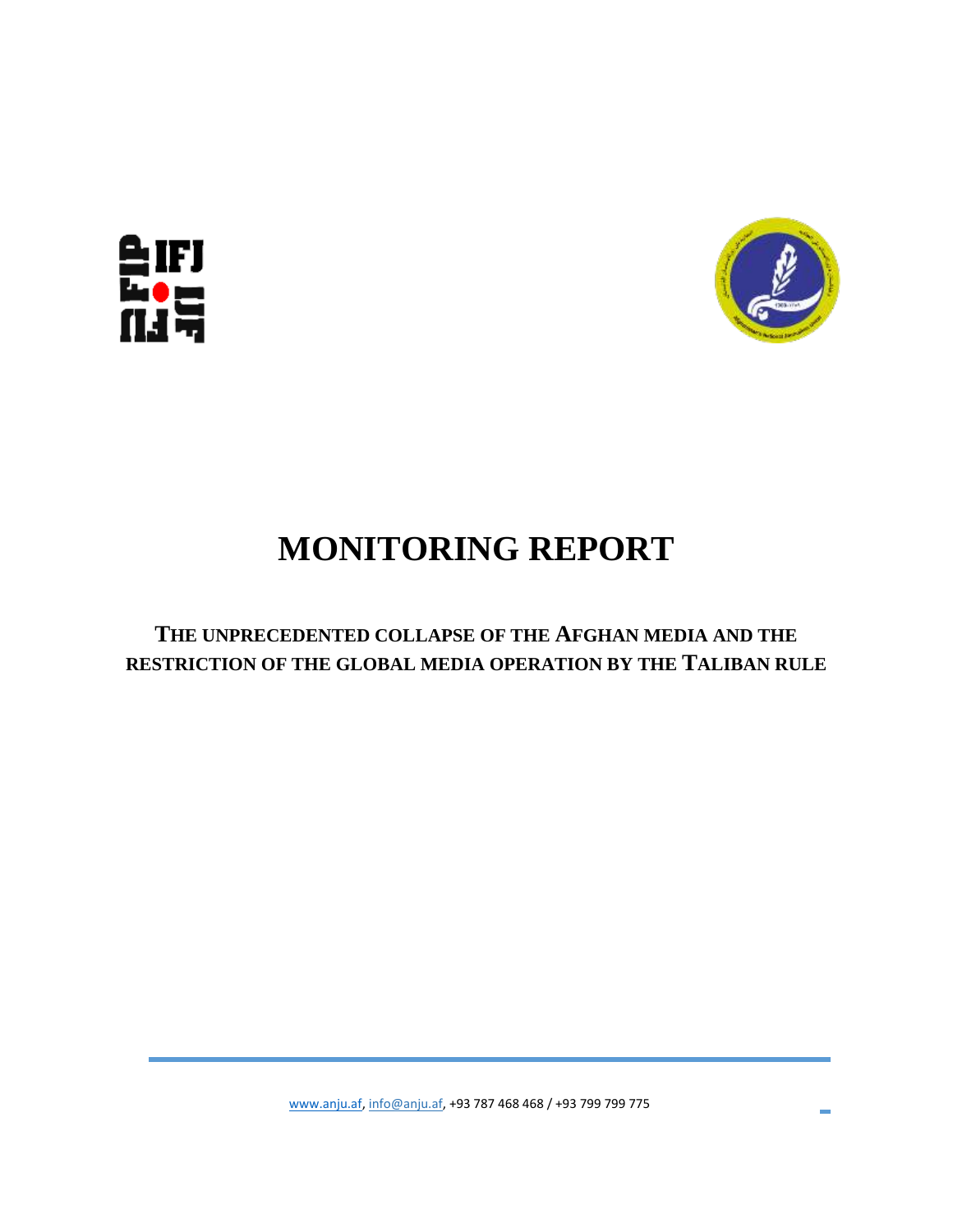## **Introduction**

This report presents the findings from a national survey about, "the unprecedented collapse of the Afghan media and the restriction of the global media operations by the Taliban rule" conducted by Afghanistan's National Journalists Union ANJU and the International Journalists Federation IFJ on March 2022. Over 610 validated participants from 32 provinces completed the survey in both languages Dari and Pashto. The findings shared here reflect the input of the 512 respondents identifying as a journalists and the Afghan citizens. In this survey we selected two types of participants one journalists and media professionals and the other research participants were the common people of Afghan society such us university lecturers, students and civil society activists.

The reason beyond this survey is to identify the significant role of both national and international media outlets for broadcasting and delivering information to the public. Since the Taliban came to power 318 national media outlets shutdown not only for the security issues but also lack of access to information and shortage of financial resources. The Afghan people were seeking alternatives in which the international media broadcasting agencies filling the gap to access to information. But unfortunately, this week the Taliban rule blocked the international broadcasting. That's why ANJU has conducted a national survey to find out the needs of the society and the Taliban restrictions to reflect the media and freedom of expression in Afghanistan.

The aim of this report is to highlight key findings at the national level to guide action designed to improve response to national and international media operations. The monitoring findings are therefore shared here to illuminate not only the challenges faced by Afghan media dealing but also obstacles encountered to the international media outlets. In addition to that, attempting to address the problem, along with civil society organizations seeking to advocate and support to develop policies and regulatory frameworks guarantee the freedom of expression and to protect the two decades achievements in media sector.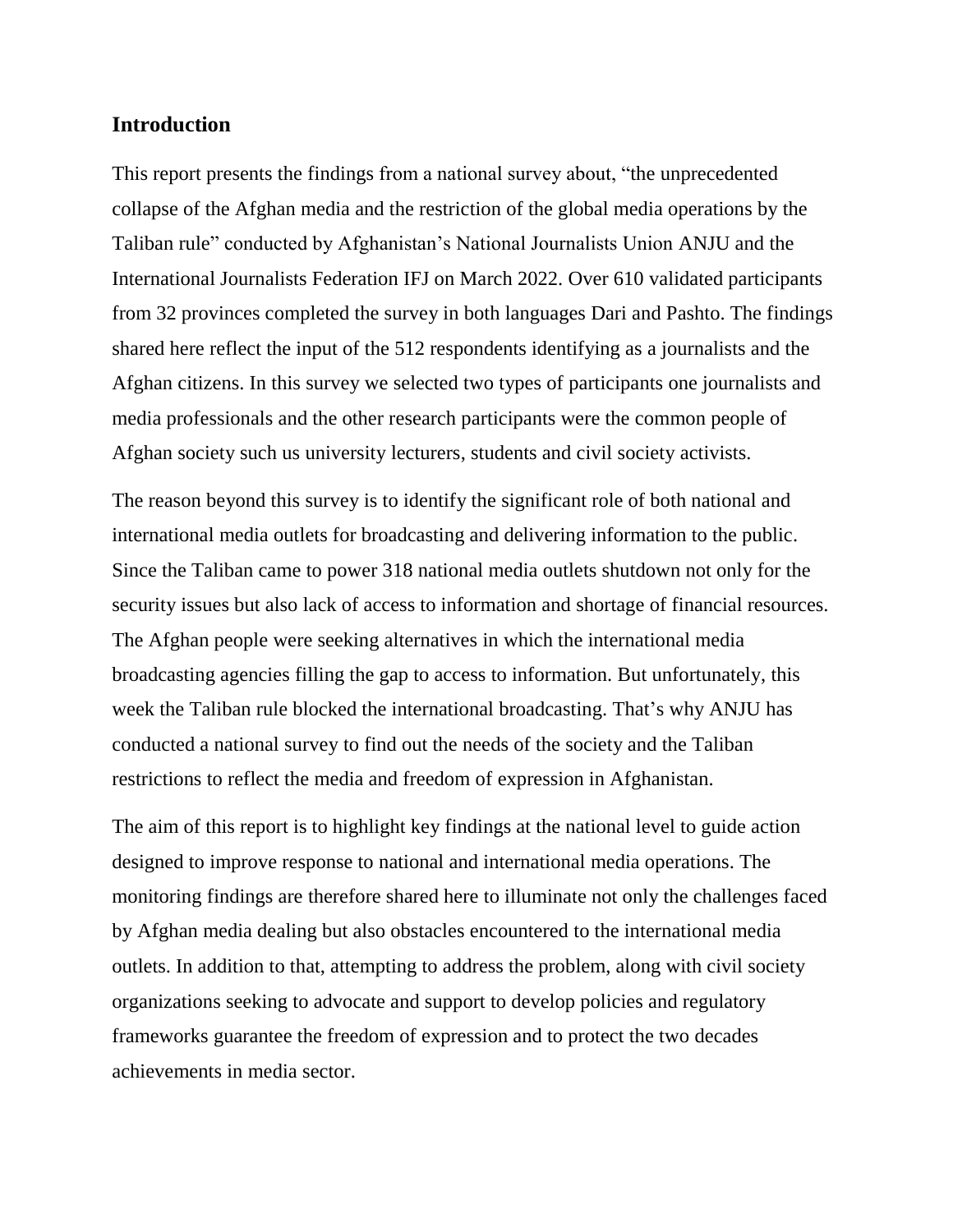## **Research Survey Summery Findings**



Do you trust on your local media in broadcasting and disseminating information?

**Figure 1.** This figure indicated that local media had a great role in broadcasting and disseminating information to the public but after the collapsed of Afghan government and its important to take into account that if the international community don't put pressure on the Taliban rule all the local media will shut down.



Figure 2. It reflects the people attitude and availability to types of broadcasting agencies to the provincial level if the media operations stop and couldn't support financially then the people will not aware form the happenings and news in the society.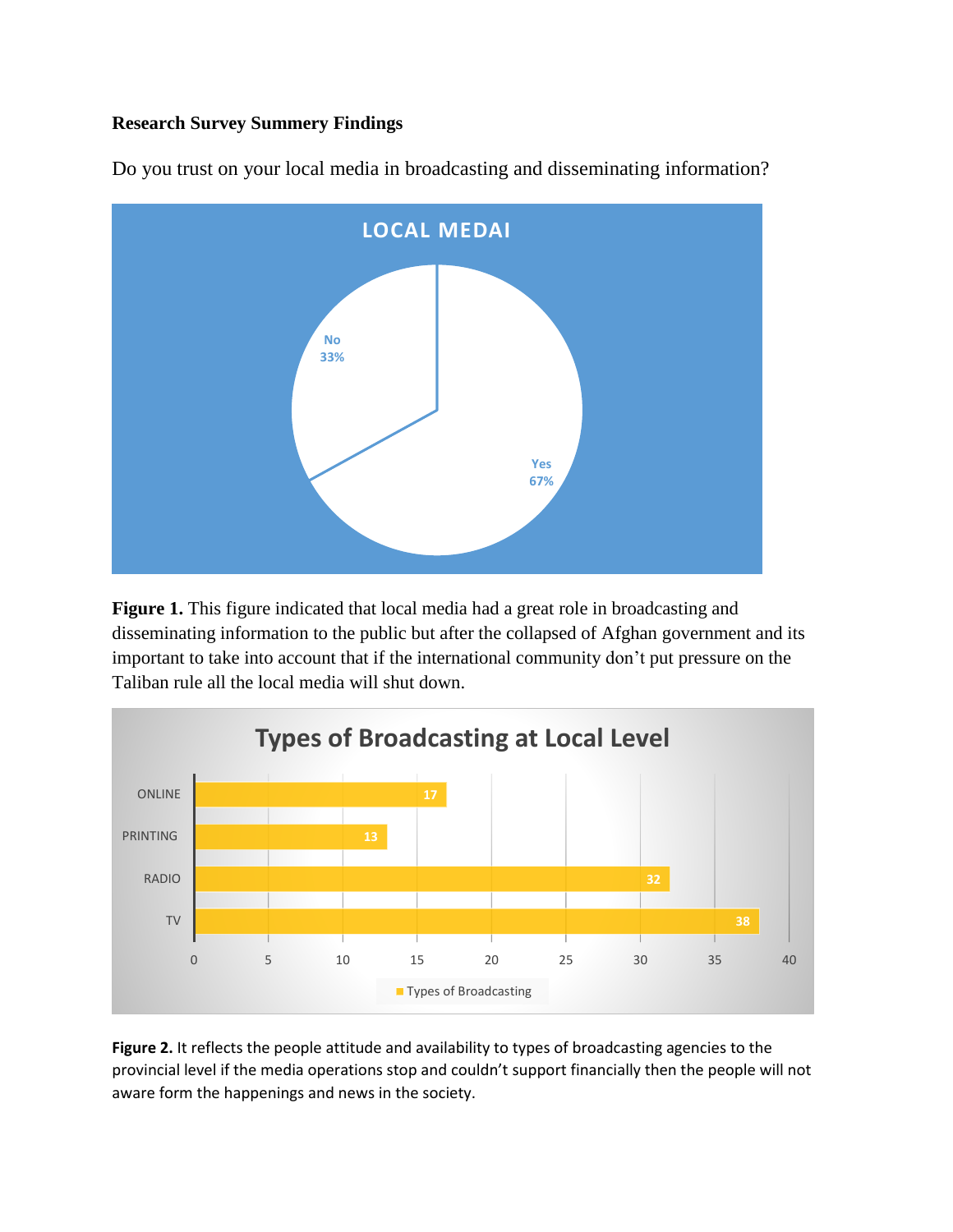

Do you trust on your national media in broadcasting and disseminating information?

**Figure 3.** Still the Afghan people trust on their national broadcasting agency despite all the constraints and restrictions from the de facto authorities. It is worth mention to invest on the national media to avoid from the collapse.

Which type of broadcasting do you prefer at the national level?



**Figure 4**. It indicated that how much Afghan people access to the information through radio stations while 132 radio stations were shutdown during the Taliban regime and only on March 2022 four radio stations were closed by the de facto authorities.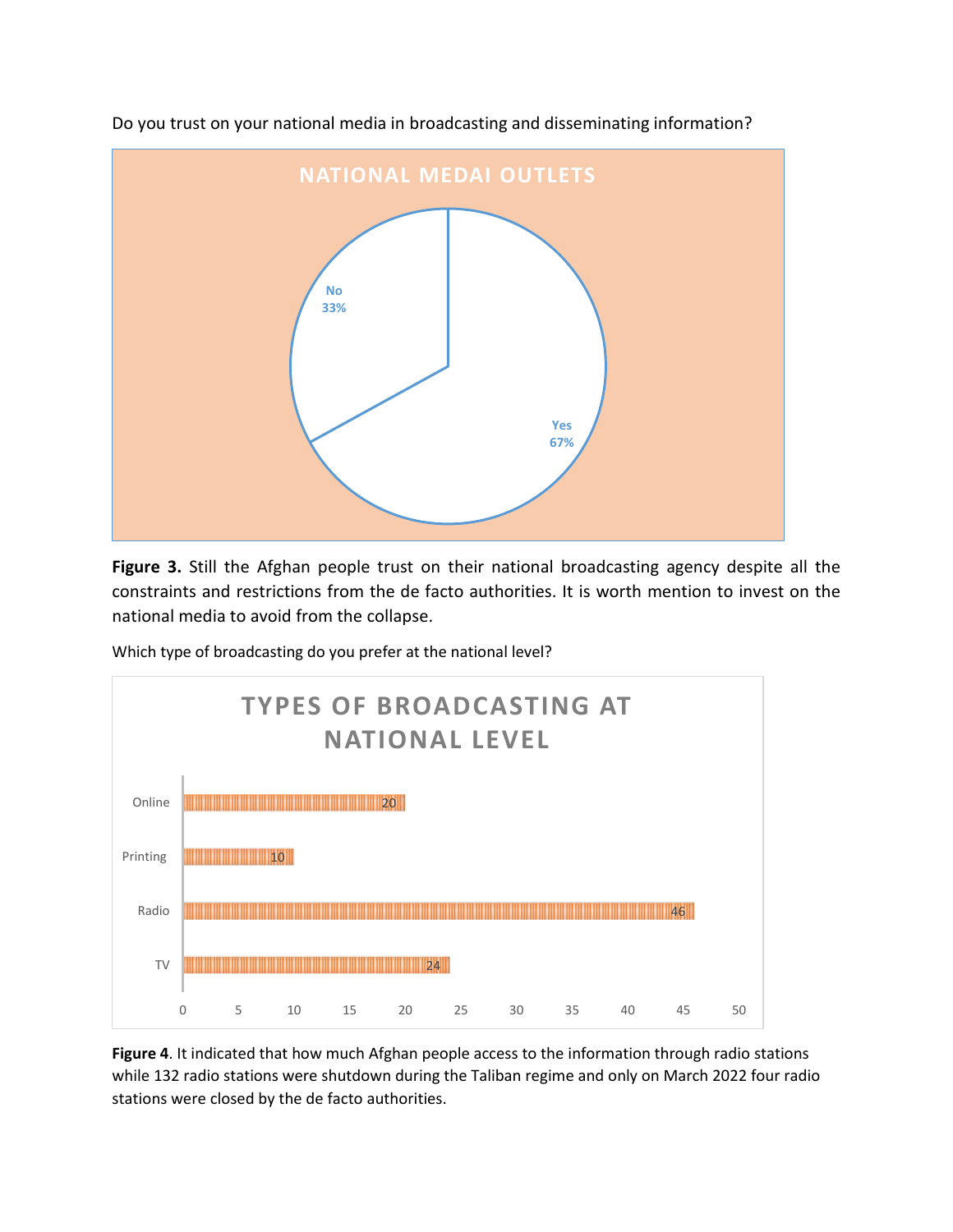

Do you trust on international media outlets operating in Afghanistan?

**Figure 5.** As the Taliban imposed more restrictions on the national media and implemented selfcensorship strategy the Afghan people seeking alternatives to be aware from the situation and to practices their basic human rights but the Taliban imposing restrictions on them which only six international media operations in Afghanistan blocked.



**Figure 6.** It pointed out the comparison on local, national and international media outlets operations in Afghanistan with the classifications. It also indicated that how media operations were parallel and the public got benefit from them.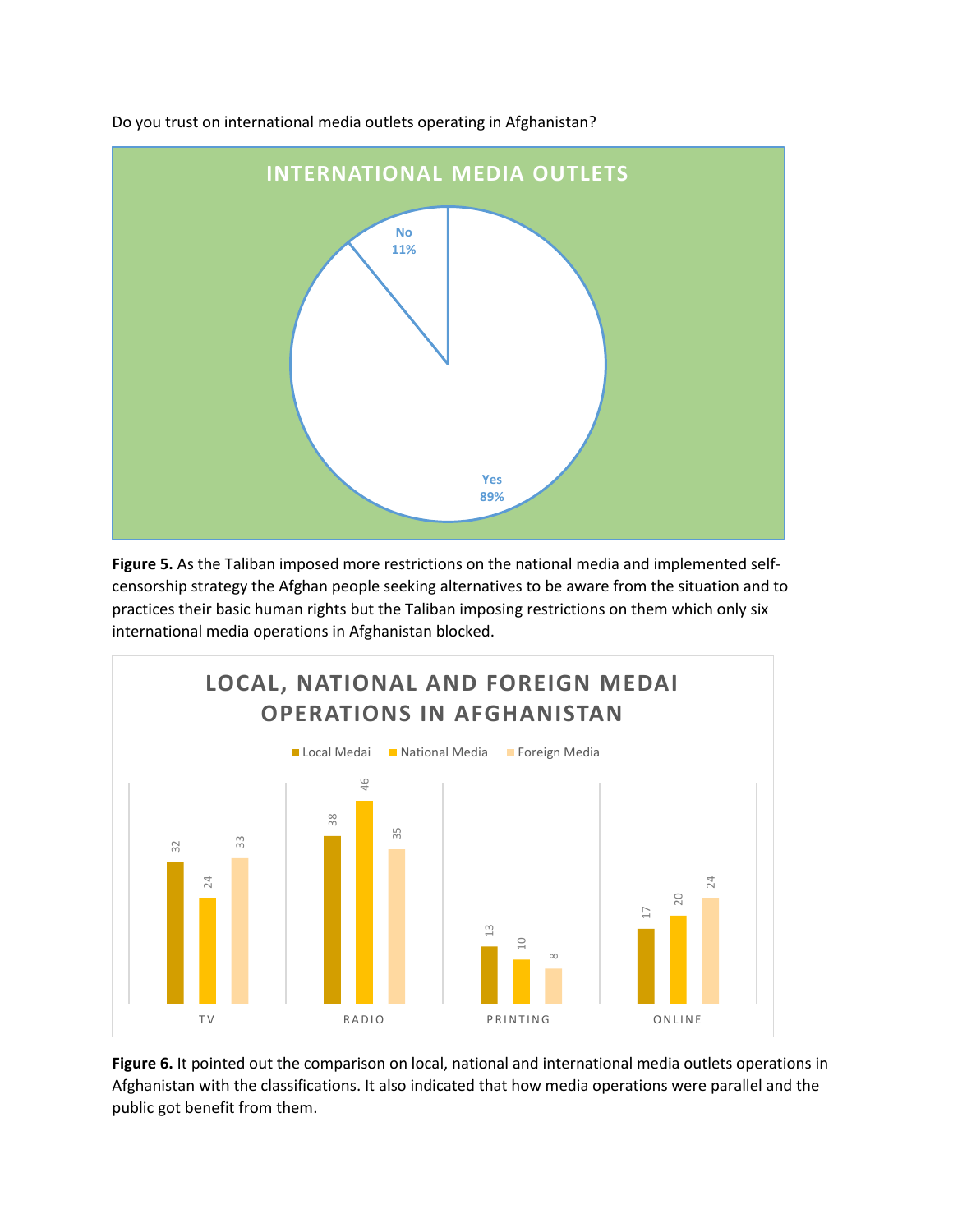

In the last six months, what kind of media have you been most interested in Afghanistan?

**Figure 7**. In this figure we understand that how much the public lost their interest toward national media because most the media outlets couldn't reflect the reality that's why international played a key role despite the availability challenges.

**If you were mostly and audience of foreign media, what were the reasons?**



**Figure 8.** Lack of access to reliable recourse and limited rights for access to information, self-censorship and lack of financial resources didn't allow the national media to operate as it should be.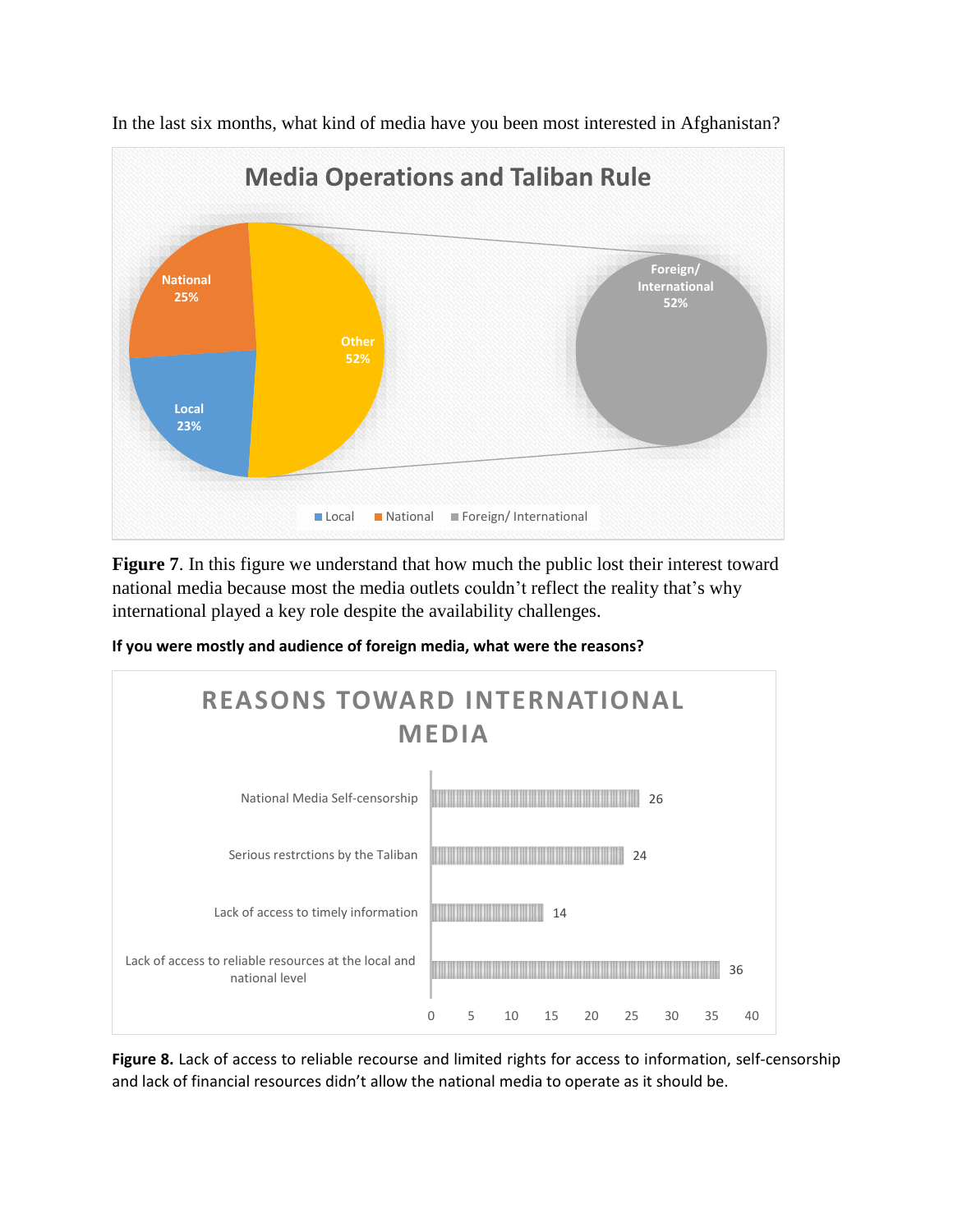

What type of broadcasting programs most needed in the Afghan society right now?

Figure 9. The society didn't have access to the most important programs all the above categories explain that what is going to the media operations. There is entertainment, music, sports and other necessity programs for education and learnings.

Has the national media audience decreased compared to the previous regime?



**Figure 10.** It is catastrophic that how the society lost their hope in terms of national media operations and hugely the number of audience decreased.